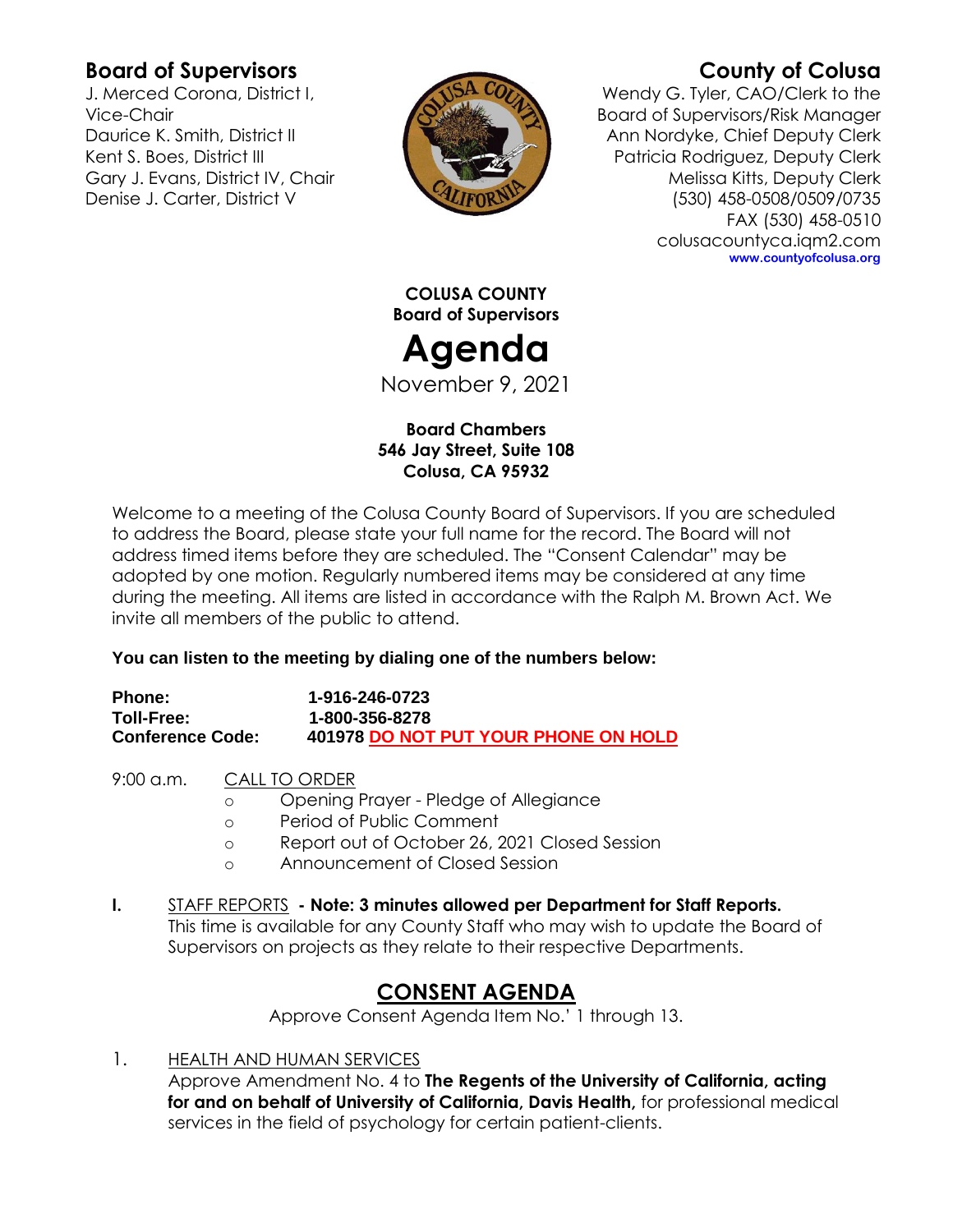| <b>Regular Meeting</b> | Tuesday, November 9, 2021                                                                                                                                                                                                                                       | 9:00 AM |
|------------------------|-----------------------------------------------------------------------------------------------------------------------------------------------------------------------------------------------------------------------------------------------------------------|---------|
| 2.                     | <b>HEALTH AND HUMAN SERVICES</b><br>Approve agreement with Glenn County Community Action Department to share<br>the costs of services performed by Community Action Department Housing<br>Program Manager.                                                      |         |
| 3.                     | <b>HEALTH AND HUMAN SERVICES</b><br>Approve Sub-recipient Agreement with Glenn County for Emergency Solutions<br>Grant Funds, effective July 14, 2021 and authorize County Administrative Officer<br>to sign.                                                   |         |
| 4.                     | <b>HEALTH AND HUMAN SERVICES</b><br>Approve agreement with FOX40 for advertisement services for the tobacco<br>education campaign.                                                                                                                              |         |
| 5.                     | <b>BEHAVIORAL HEALTH</b><br>Approve Agreement with Colusa County Office of Education (CCOE) to provide<br>essential behavioral health prevention services to S. William Abel Academy<br>(SWAA) students, effective September 20, 2021.                          |         |
| 6.                     | <b>BEHAVIORAL HEALTH</b><br>Approve an agreement with Tulare County Superintendent of Schools to<br>implement and support a youth Tobacco Advocacy Project for students at<br>Colusa High School and Pierce High School, effective August 1, 2021.              |         |
| 7.                     | APPOINTMENT/FIRST 5 CHILDREN & FAMILIES COMMISSION<br>Appoint Kimberly Nall to the First 5 Colusa Children and Families Commission,<br>effective October 20, 2021 through October 19, 2024. (Application received:<br><b>Kimberly Nall)</b>                     |         |
| 8.                     | <b>APPOINTMENT/AIRPORT ADVISORY COMMITTEE</b><br>Appoint David Myers to the Colusa County Airport Advisory Committee to serve<br>the remainder of an unexpired term, effective November 9, 2021 through August<br>31, 2024. (Application received: David Myers) |         |
| 9.                     | <b>CLERK RECORDER/ELECTIONS</b><br>Acknowledge receipt of the Certified Election Results for the Gubernatorial<br>Recall General Election held September 14, 2021.                                                                                              |         |
| 10.                    | <b>CLERK RECORDER/ELECTIONS</b><br>Appoint Donald Kitamura, Paul Sankey, and Starr West to Sacramento River West<br>Side Levee District in lieu of the November 9, 2021 election as requested by the<br>District.                                               |         |
| 11.                    | <b>CLERK RECORDER/ELECTIONS</b><br>Appoint Hilary Reinhard and Todd Miller to Reclamation District 108 in lieu of the<br>November 9, 2021 election as requested by the District.                                                                                |         |
|                        |                                                                                                                                                                                                                                                                 |         |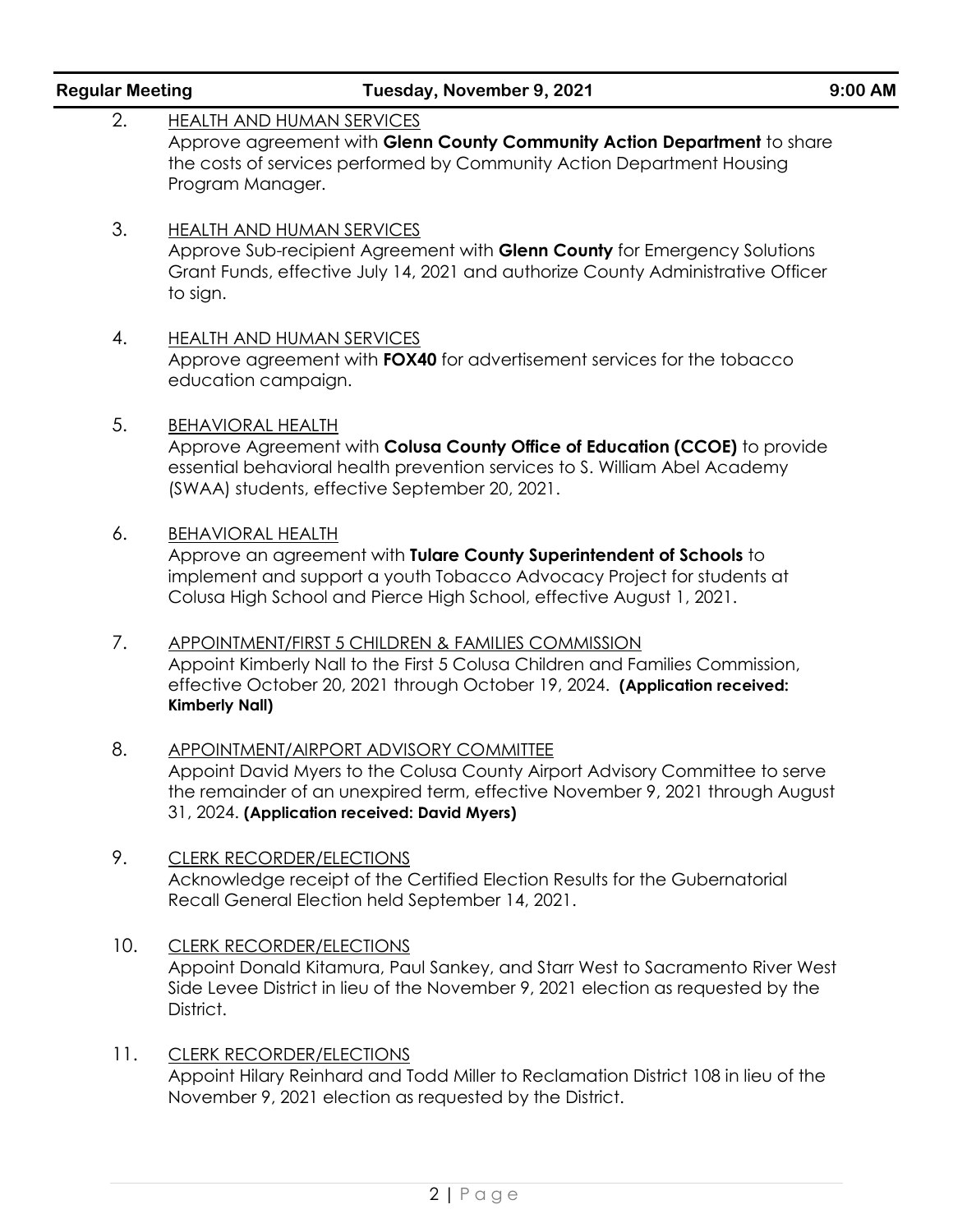|      | FY2021-22 budget and planning for the allocation of the balance.                                                                                                                                                                                                                                                                            |
|------|---------------------------------------------------------------------------------------------------------------------------------------------------------------------------------------------------------------------------------------------------------------------------------------------------------------------------------------------|
| VII. | <b>COUNTY ADMINISTRATIVE OFFICE</b><br>Discussion on the allocation of American Rescue Plan Act funds in the                                                                                                                                                                                                                                |
| VI.  | <b>AUDITOR</b><br>Approve Special Claims.<br>1.                                                                                                                                                                                                                                                                                             |
| V.   | PURCHASING AND PROCUREMENT/HUMAN RESOURCES<br>Approve the sole source purchase of a 1 year license from Business<br>1.<br>Training Experts (BTE), for agency-wide Supervisor training and business<br>skills training for all staff, and adopt findings that the circumstances are<br>appropriate for authorizing the sole source purchase. |
|      | 3.<br>Approve the new Colusa County Employee Evaluation Form Packet and<br>adopt effective November 9, 2021.                                                                                                                                                                                                                                |
|      | Approve Side Letter Agreement to the 2019-2023 CCEA MOU which<br>2.<br>establishes an out of class assignment pay equal to 5% of an employee's<br>base pay for CCEA unit members.                                                                                                                                                           |
| IV.  | <b>HUMAN RESOURCES</b><br>Adopt the revised Job Class Table reflecting an October 1, 2021 cost-of-<br>1.<br>living adjustment compensation increase approved in the current<br>Memorandum of Understandings and Resolutions by the Board.                                                                                                   |
|      | 5.<br>Approve the Minutes from the November 2, 2021 Special Meeting.                                                                                                                                                                                                                                                                        |
|      | Approve the Minutes from the October 26, 2021 Regular meeting.<br>4.                                                                                                                                                                                                                                                                        |
|      | 3.<br>Adopt a Resolution expressing opposition to any policy, law or executive<br>order that would create a COVID-19 vaccine mandate.                                                                                                                                                                                                       |
|      | 2.<br>Approve Letter to Citizens Redistricting Commission Concerning State and<br>Federal Legislative District Boundaries                                                                                                                                                                                                                   |
| III. | <b>BOARD OF SUPERVISORS</b><br>Presentation of Colusa County Ambulance Feasibility Study by AP<br>1.<br>Triton; further, potential direction to staff following presentation.                                                                                                                                                               |
|      | <b>END OF CONSENT AGENDA</b>                                                                                                                                                                                                                                                                                                                |
| 13.  | <b>HUMAN RESOURCES/PERSONNEL</b><br>Reconsider Resolution No. 20-008, an Interim Resolution Establishing Temporary<br>Personnel Policies due to COVID-19.                                                                                                                                                                                   |
|      | the purchase order.                                                                                                                                                                                                                                                                                                                         |

12. PURCHASING AND PROCUREMENT/MHSA

### **Regular Meeting Tuesday, November 9, 2021 9:00 AM**

Approve purchase of office furniture for Behavioral Health Services from Office